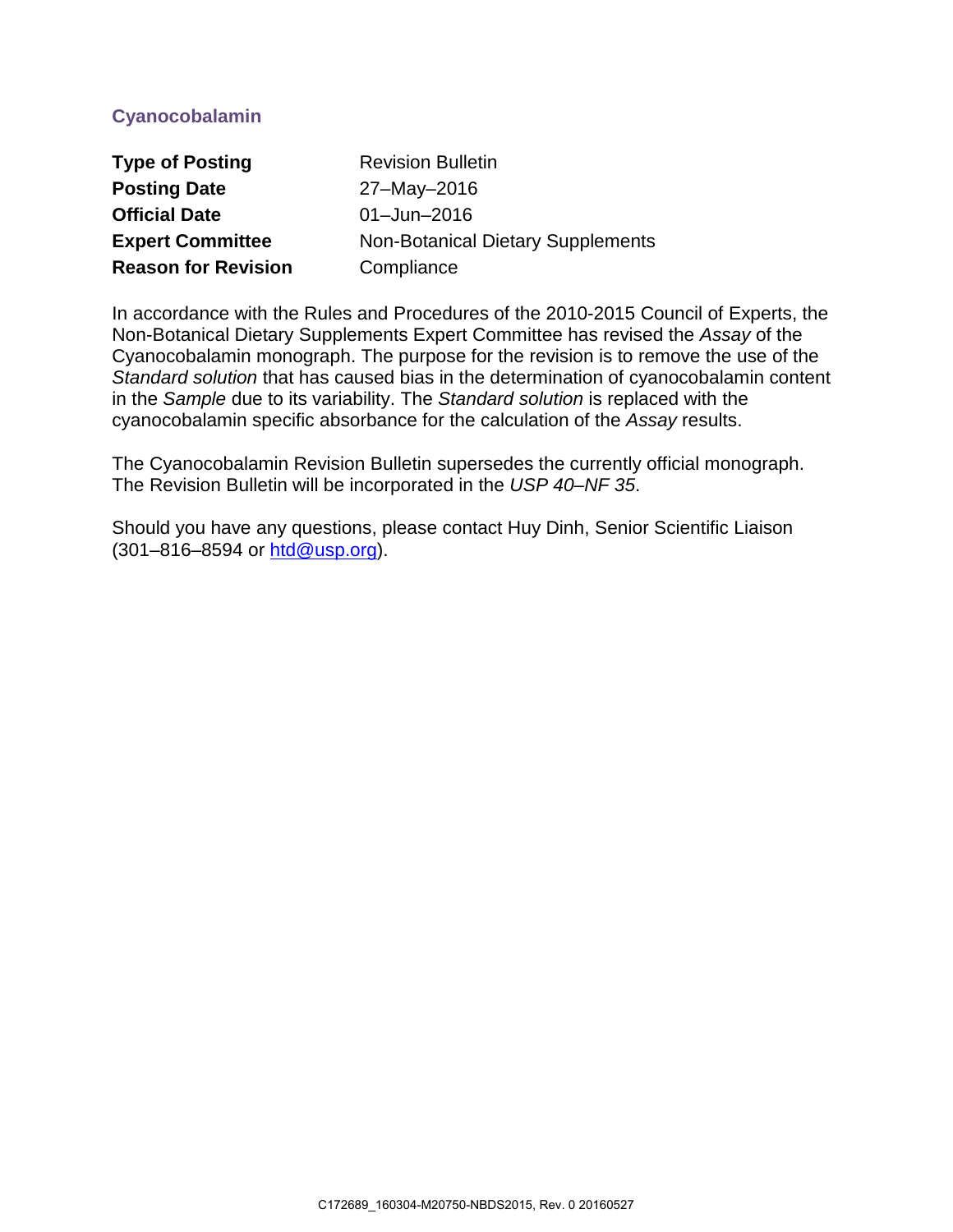

Vitamin B12 [68-19-9]. **IMPURITIES**

- **A. ULTRAVIOLET ABSORPTION** 〈**197U**〉 maxima at 278 ± 1, 361 ± 1, and 550 ± 2 nm. The ab-<br>sorbance ratio  $A_{361}/A_{278}$  is 1.70–1.90, and the absorb-<br>ance ratio  $A_{361}/A_{278}$  is 1.70–1.90, and the absorb-<br>ance ratio  $A_{361}/A_{278}$  is 3.15–3.40.<br>**B**<br>**R**
- 
- **B.**<br> **Complementation Sample solution:** Fuse 1 mg of Cyanocobalamin with<br>
Sample solution: Fuse 1 mg of Cyanocobalamin with<br>
So mg of potassium pyrosulfate in a porcelain crucible.<br>
Cool break un the mass with a glass Cool, break up the mass with a glass rod, add 3 mL of *bile phase*. Use within 1 h. water, and dissolve by boiling.<br>**Inalysis:** Add 1 drop of phenolphthalein TS, and add **Chromatography (621)**, System Suitability.

**Analysis:** Add 1 drop of phenolphthalein TS, and add (See Chromatography of phenolphthalein TS, and add (See Chromatography) sodium hydroxide solution (100 mg/mL), dropwise, un-<br>til just pink, Add 500 mg of sodium acetate, 0.5 mL of **Detector:** UV 361 nm til just pink. Add 500 mg of sodium acetate, 0.5 mL of 1 N acetic acid, and 0.5 mL of nitroso R salt solution The strate acid, and 0.5 mL of nitroso R salt solution<br>  $(2 \text{ mg/mL})$ . Add 0.5 mL of nitroso R salt solution<br>  $(2 \text{ mg/mL})$ . Add 0.5 mL of hydrochloric acid, and boil<br>
for 1 min.<br>
Accentance criteria: A red or orange-red color

Acceptance criteria: A red or orange-red color appears<br>
immediately after the addition of nitroso R salt. The<br>
red color persists after boiling with the addition of hy-<br> **C HPLC**<br> **C C HPLC**<br> **C C C C HPLC**<br> **C C HPLC**<br>

### **C. HPLC**

**Acceptance criteria:** The retention time of the major<br>peak of the *Sample solution* corresponds to that of the<br>*Sample: Sample solution*<br>**ASSAY**<br>**ASSAY**<br>**ASSAY**<br>**ASSAY** 

• **PROCEDURE** •

 $\bullet$ **Sample solution:** 30 µg/mL of Cyanocobalamin in

**Instrumental conditions** 

(See <sup>●</sup>Ultraviolet-Visible Spectroscopy  $\langle 857 \rangle$ • (CN 1-May-2016).)

*.* **Mode:** UV

**Analytical wavelength:** 361 nm **Cyanocobalamin Cell:**<sup>1</sup> cm

**Blank:** Water

**Analysis •**

**.Sample:** *Sample solution* Calculate the percentage of cyanocobalamin

 $(C_{63}H_{88}CoN_{14}O_{14}P)$  in the portion of Cyanocobalamin taken:

### $Result = A_U/(A_S \times C_U)$

- *A<sup>U</sup>* = absorbance of the *Sample solution*
- *A<sup>S</sup>* = specific absorbance (*E*1%.) of cyanocobalamin at 361 nm (100 mL · g−1 · cm−1), 207
- $C_U$  = concentration of Cyanocobalamin in the

Sample solution (g/mL)• (RB 1-Jun-2016)<br>Acceptance criteria: 96.0%–102.0% on the dried basis C<sub>63</sub>H<sub>88</sub>CoN<sub>14</sub>O<sub>14</sub>P

### •

- **DEFINITION**<br> **DEFINITION**<br>
Cyanocobalamin contains NLT 96.0% and NMT 102.0% of **Solution A:** 10 g/L of disodium hydrogen phosphate in water<br> **Solution A:** Working A space: Mixture of methanol and Solution A
	- cyanocobalamin (C63H88CoN14O14P), calculated on the **Mobile phase:** Mixture of methanol and *Solution A* dried basis. (26.5: 73.5). Adjust with phosphoric acid to a pH of

**IDENTIFICATION**<br>
• **A. ULTRAVIOLET ABSORPTION** (197U)<br> **System suitability solution:** Dissolve 25 mg of Cyano-<br>
Wavelength range: 200–700 nm Wavelength range: 200–700 nm<br>**Wavelength range:** 200–700 nm<br>**Sample solution:** Prepare as directed in the *Assay*. Allow to cool, add 5 mL of a 1.0-g/L solution of tosyl-**Acceptance criteria:** The absorption spectrum exhibits end and the addium and 0.5 mL of 0.05 M hydrochloric The absorption spectrum exhibits

- 
- 

- 
- 
- 
- 
- 
- Alto bile phase and Chromatographic system: Proceed<br>
as directed in the test for *Related Compounds*.<br>
Standard solution: 50 μg/mL of cyanocobalamin from<br>
USP Cyanocobalamin RS in *Mobile phase*. Use within 1<br>
LSP Cyanoc

- b.<br>
Acceptance criteria: The retention time of the major<br>
Acceptance criteria: The retention time of the major<br>
Acceptance criteria: The retention time of the major<br>
Acceptance criteria: The retention time of the major<br>
Ac
	-

retention time of cyanocobalamin peak.]

Identify the impurities listed in *Table 1*, and measure

the peak responses. *Change to read:* Calculate the percentage of individual impurities in the portion of Cyanocobalamin taken:

### $Result = (r<sub>U</sub>/r<sub>T</sub>) \times 100$

- water *r* $r_U$  = peak response of each impurity from the **numeritial conditions** *r* $r_U$  = peak response of each impurity from the
	- $r_T$  = sum of all the peak responses from the *Sample solution*

2016 The United States Pharmacopeial Convention *All Rights Reserved.*

Official June 1, 2016 **Cyanocobalamin** 1